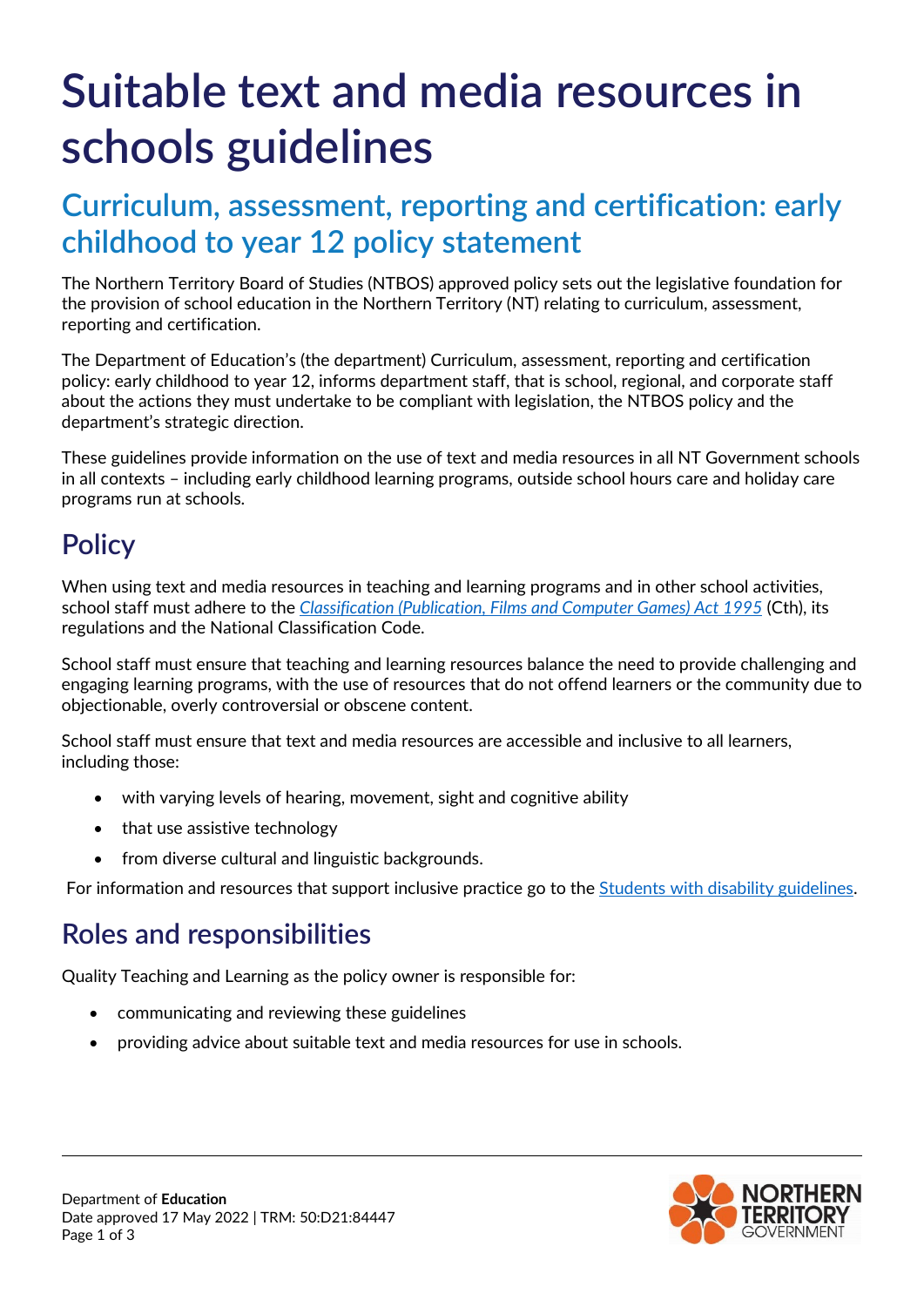The school principal as the instructional leader of the school is responsible for:

- $\bullet$  implementing<sup>[1](#page-1-0)</sup> these guidelines
- reviewing and making decisions on controversial resources that may cause objections from learners or parents, or delegating this authority to an assistant principal or appropriate senior teacher
- ensuring that parents are informed of possible controversial resources, their right to object, resolving any objections where possible and escalating objections to the Senior Director School Improvement and Leadership as necessary
- reassessing resources and removing them from learning programs if found to be highly offensive regardless of educational value
- facilitating access to teacher resources that meet the accessibility needs of all learners.

Teachers are responsible for:

- consulting broadly with the school community, including Aboriginal staff and educators, about the appropriateness of resources based on cultural sensitivities
- identifying and reviewing resources as part of the curriculum and program scope and sequencing process and, where required, obtaining principal approval and parental permissions at the earliest possible stage
- resolving objections with the learner or the parent in the first instance and escalating objections that cannot be resolved to the principal
- reporting details of objections to relevant teachers, coordinators and the principal
- ensuring resources are accessible to all learners.

### **Guidelines**

<u>.</u>

Text and media resources include, but are not limited to: books, film, television, plays, radio, music, computer games, the internet and digital media. Computer games, internet and digital media use carry additional cyber safety risks to learners. Refer to the Suitable text and media resources in schools decision making guide on eLearn to find out more about cyber safety.

Teachers and teaching teams will use the curriculum and program mapping process to identify appropriate resources and to refer resources that may cause objections to the principal for approval. All resources must be reviewed in consideration of the words, behaviour, images and themes contained within the resource.

#### **Controversial topics or themes**

Controversial topics will often be appropriate and important subjects of study and at times, cannot be avoided in the teaching and learning context. Teachers should use the Suitable text and media resources in schools decision-making guide to inform their use of text and media resources in school. The guide is available It is important to consult with school communities about text and media resources to be used in teaching and learning programs as Aboriginal and other cultures may have different views of what is offensive.

<span id="page-1-0"></span><sup>1</sup> <https://elearn.ntschools.net/leading-school-improvement/plan/nt-guide-implementation>